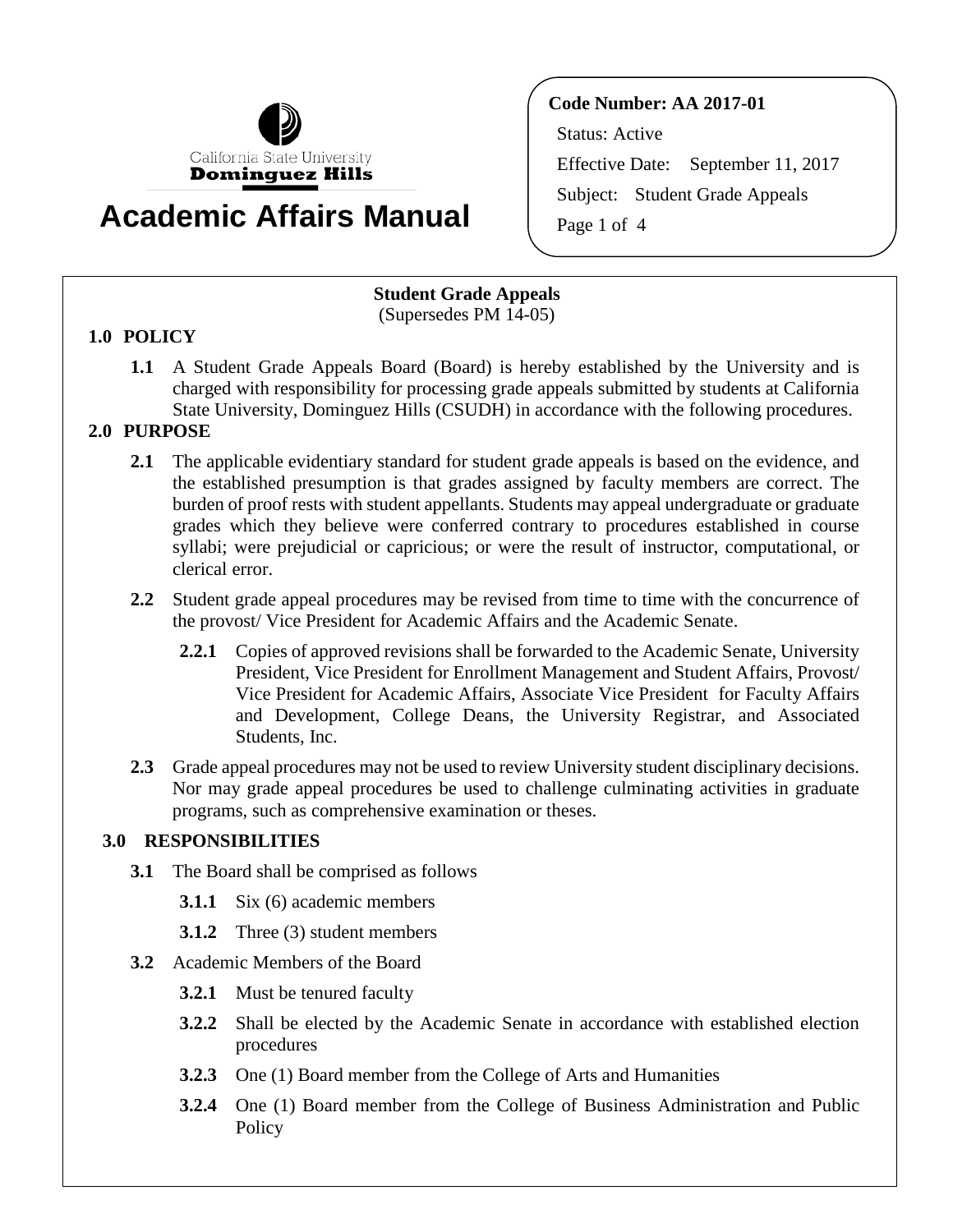- **3.2.4** One (1) Board member from the College of Education
- **3.2.5** One (1) Board member from the College of Health, Human Services, and Nursing
- **3.2.6** One (1) Board member from the College of Natural and Behavioral Sciences
- **3.2.7** One (1) Board member from the University Library
- **3.3** Student Members of the Board
	- **3.3.4** Shall be appointed in accordance with the procedures established by the Executive Board of Associated Students, Inc.
	- **3.3.5** Student members must be full-time students
	- **3.3.6** Student members must have and maintain at least a 2.5 cumulative GPA.
- **3.4** The selection of the Board members shall be concluded before the conclusion of each spring semester by the Academic Senate and Associated Students, Inc.
	- **3.4.4** The new Board shall not be convened until the beginning of the following fall semester.
- **3.5** The Board shall vote for a new Chair of the Board (Chair) every spring to serve at the beginning of the following fall semester.
- **3.6** Member of the Board shall serve one-year terms.
- **3.7** Members are eligible for reelection to the Board.
- **3.8** Board Member Vacancy
	- **3.8.4** In the event a vacancy is caused by a member's resignation, inability to serve, or other cause:
		- **3.8.4.1** The replacement of an academic member shall be by appointment by the Academic Senate Executive Committee.
		- **3.8.4.2** The replacement of a student member shall be by appointment by the Executive Board of Associated Students, Inc.
- **3.9** The Provost/Vice President for Academic Affairs (or designee) is authorized to make decisions on grade appeals and appeal-related issues that arise during summer sessions.
	- **3.9.4** Grade appeals and grade appeal-related issues that are not resolved by the Provost/ Vice President for Academic Affairs during summer sessions shall be referred to the new Boars at the beginning of the following fall semester.

### **4.0 PROCEDURES**

- **4.1** Initiation of Grade Appeal
	- **4.1.1** Before initiating a formal grade appeal, students shall first seek informal resolution with the instructor of record or Department Chair.
	- **4.1.2** Informal Appeal and Resolution
		- **4.1.2.1** Requires student appellants to meet with the faculty member or Department Chair no later than thirty (30) calendar days immediately following the assignment of the original grade.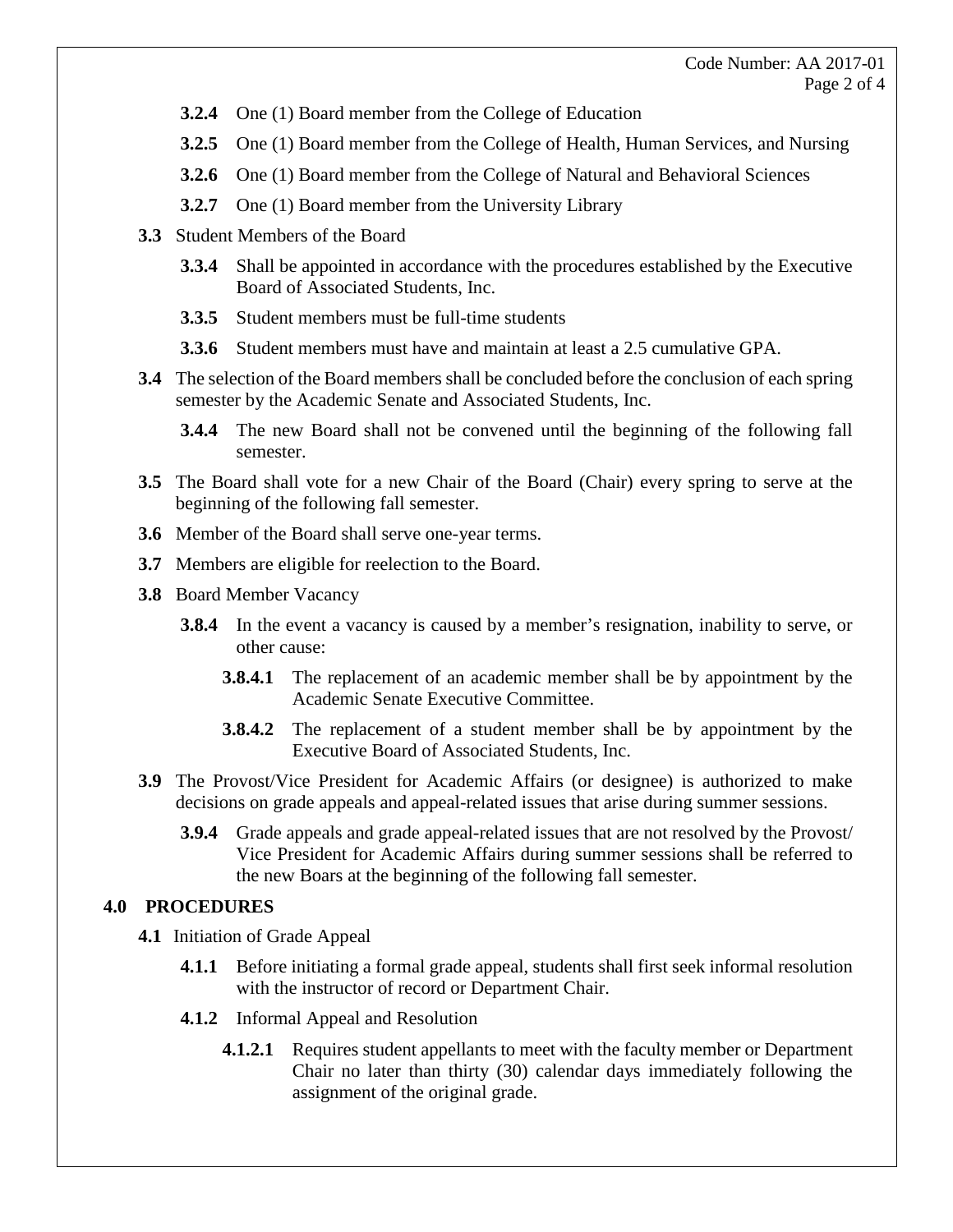- **4.1.2.2** The timeline may be extended if the student appellant requests and receives an extension from the College Dean (or designee) or can demonstrate extenuating circumstances for the submission of a grade appeal beyond thirty (30) calendar days following the assignment of the original grade.
- **4.1.3** Formal Appeal and Resolution
	- **4.1.3.2** In the event a grade appeal is not informally resolved with the instructor of record or Department Chair, the student may submit a formal grade appeal, in writing, to the Dean of the College (or designee) within twenty-one (21) calendar days after receiving the decision of the instructor of record or Department Chair.
	- **4.1.3.3** The student's written formal grade appeal shall contain the following:
		- **4.1.3.3.1** A clear and concise statement summarizing the problem or dispute
		- **4.1.3.3.2** A specific remedy
		- **4.1.3.3.3** All relevant documentation (i.e., course syllabus) and arguments supporting the student's claims and a justification for the requested remedy.
	- **4.1.3.4** Student appellants shall submit their student identification number as was as contact information.
	- **4.1.3.5** College Dean
		- **4.1.3.5.1** The College Dean (or designee) shall forward copies of the student's formal grade appeal to the instructor of record and Department Chair and request written responses of their respective positions and other relevant comments.
		- **4.1.3.5.2** After receiving separate responses from the instructor of record and the Department Chair, the Dean (or designee) shall attempt to resolve the appeal within 21 calendar days.
		- **4.1.3.5.3** If there is no mutually agreed upon resolution, the Dean (or designee) shall forward the formal grade appeal file to the Chair of the Board via the Office of the Associate Vice President for Retention, University Academic Advisement, and Learning.
			- **4.1.3.5.3.1** The case file shall include the recommendation of the Dean (or designee), the student's written statement, written responses from the instructor of record and the Department Chair, and any other relevant documentation, including the course syllabus.
		- **4.1.3.5.4** The Dean (or designee) shall provide copies of their recommendation to all parties.
- **4.1.4** Determination by Board
	- **4.1.4.2** Following receipt of the formal grade appeal file from the College Dean (or designee), the Associate Vice President for Retention, University Academic Advisement, and Learning shall review the file to determine that the appeal has been filed in a timely manner and all necessary information and documentation has been provided. Thereafter, the Associate Vice President for Retention, University Academic Advisement, and Learning shall notify the Chair of the Board.